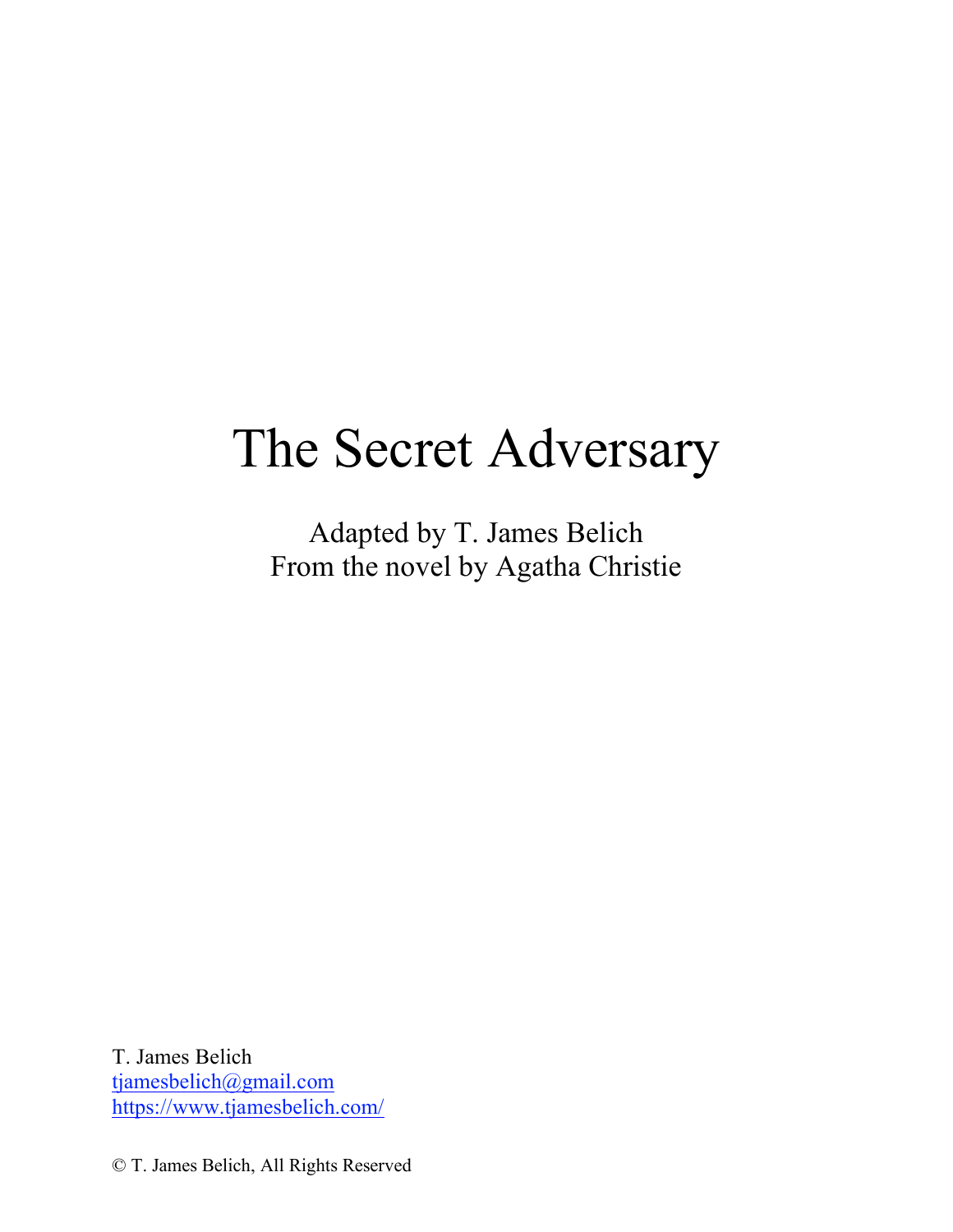# The Secret Adversary

Adapted by T. James Belich From the novel by Agatha Christie

# **CHARACTERS**

*In order of appearance*

TUPPENCE (F), *short for Prudence Cowley, a former war-time nurse in her 20s, British* TOMMY (M), *short for Thomas Beresford, a former solider in his 20s, British* WHITTINGTON, *in the employ of Mr. Brown, British* CARTER, *a high-ranking member of British intelligence* PORTER, *at the Ritz Hotel* JULIUS HERSHEIMMER (M), *an American millionaire, 20s or 30s, Jane Finn's cousin* ALBERT (or ALBERTA), *works the lift at Rita's building, British* BORIS IVANOVITCH (M), *a Russian member of Mr. Brown's gang, middle-aged, also known as "Number One"* CONRAD (or CONRADINE), *a henchman, part of Mr. Brown's gang* NUMBER FIVE, *German, possibly former military, part of Mr. Brown's gang* NUMBER SIX, *an Irish Member of Parliament, part of Mr. Brown's gang* NUMBER TEN, *an American financier, part of Mr. Brown's gang* NUMBER TWELVE, *a city clerk, part of Mr. Brown's gang, British* RITA VANDEMEYER (F), *an intelligent and glamorous woman, middle-aged, an associate of Mr. Brown, British* SIR JAMES PEEL EDGERTON (M), *a middle-aged lawyer of striking appearance who radiates force and magnetism, British* ANNETTE (F), *a Frenchwoman in her 20s, in the service of Mr. Brown's gang* DR. HALL, *who runs a nursing home, British*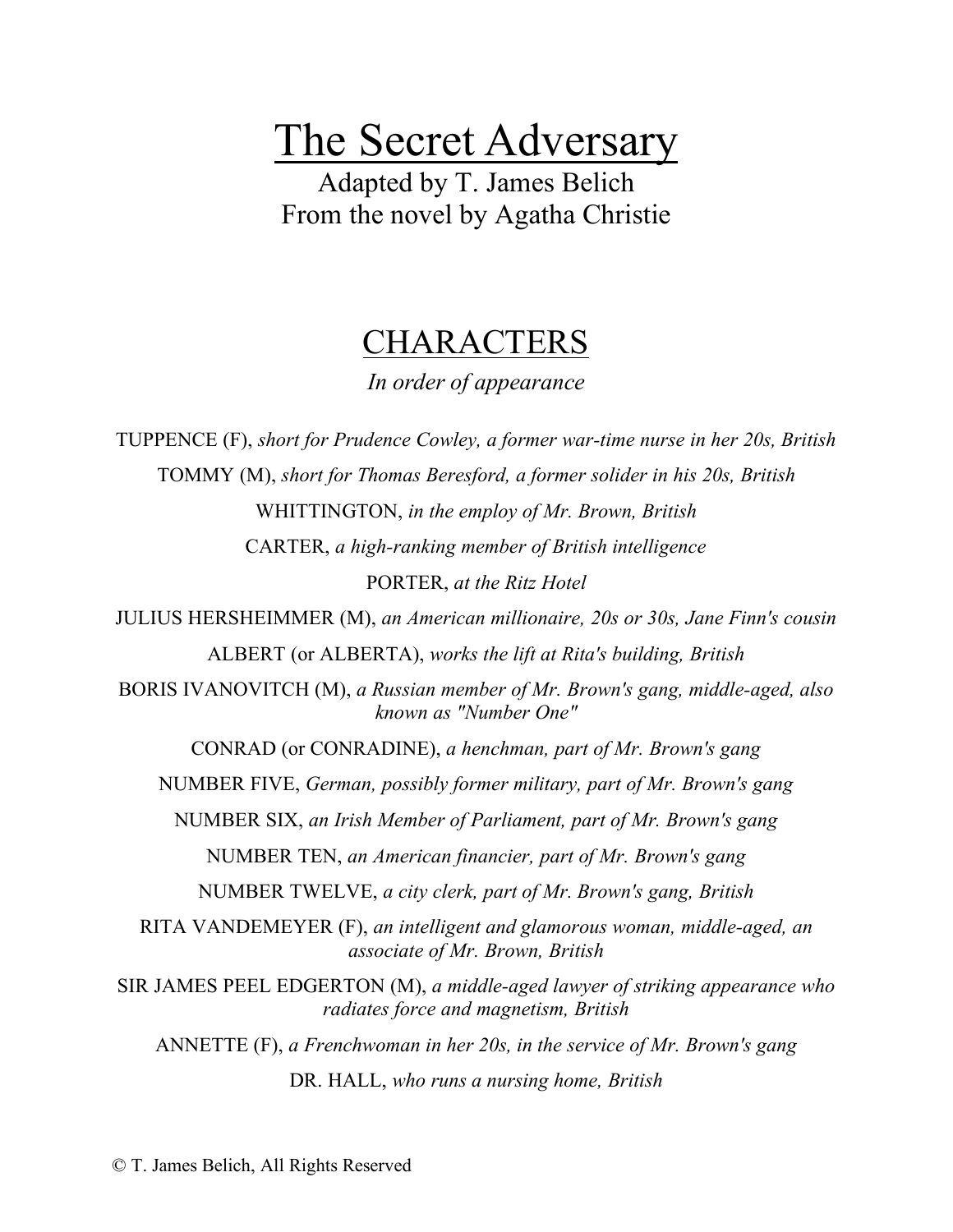JANE FINN (F), *a young American in her 20s, much alike to Annette*

## TOTAL ROLES: 18 (4 female, 4 male, 10 male or female), *doubling and extras possible*

*In addition, there are several minor roles (some non-speaking), which can be combined with the members of Mr. Brown's gang or other characters. For roles that may be either male or female, adjust pronouns, titles, etc. as needed to fit the performer.*

> Suggested Doubling TOMMY (M) TUPPENCE (F) WHITTINGTON / DR. HALL CARTER / CONRAD BORIS IVANOVITCH (M) JULIUS HERSHEIMMER / NUMBER TEN (M) PORTER / ALBERT / NUMBER FIVE RITA VANDEMEYER / JANE FINN (F) SIR JAMES PEEL EDGERTON / NUMBER TWELVE (M) ANNETTE / NUMBER SIX (F)

TOTAL ROLES: 10 (3 female, 4 male, 3 male or female)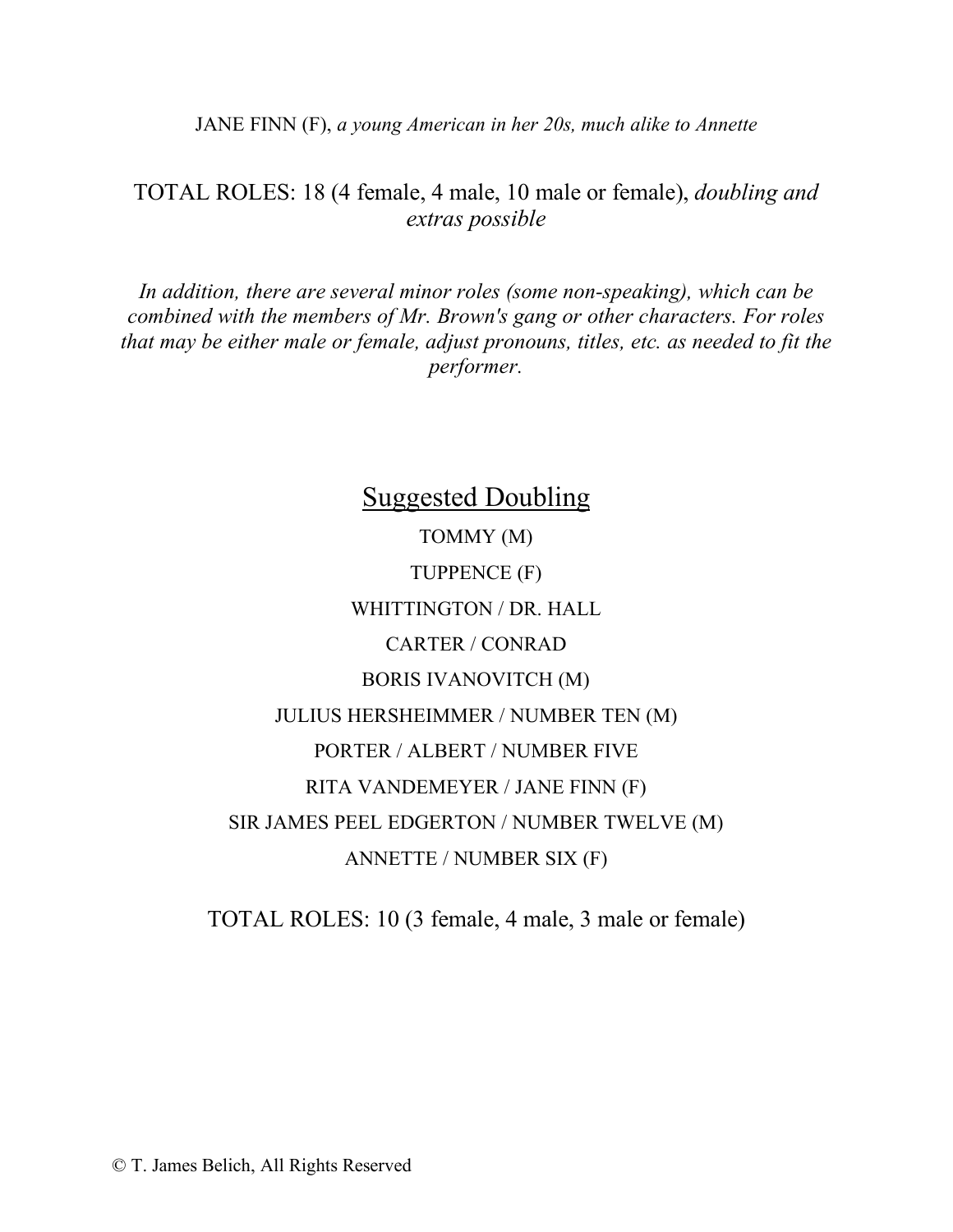## ACT 1 SCENE 1

(A busy street in London during the summer of 1919, some months after the end of the Great War. The sets are intended to be as minimal as possible, making it easy to quickly change locations, either between or within scenes. Additional cast members may be used in scenes on the street or other public areas. People cross to and fro as THOMAS BERESFORD, a former soldier known as TOMMY, enters and meets PRUDENCE COWLEY, a former war-time nurse known as TUPPENCE.)

## **TUPPENCE**

Tommy, old thing!

## TOMMY

Tuppence, old bean. Not seen you since hospital in 1916.

## **TUPPENCE**

When you persuaded Sister Greenbank that the doctor had ordered you beer as a tonic.

## TOMMY

Wasn't the old cat in a rage when she found out? At least I had you for a nurse. Good old hospital. Demobbed like everything else, I suppose, with the war over?

## **TUPPENCE**

Leaving poor little Tuppence on the street. You too?

## TOMMY

Two months ago. The army has no use for me in peacetime.

## **TUPPENCE**

Gratuity?

## TOMMY

Spent.

## **TUPPENCE**

Oh, Tommy.

## TOMMY

No, old thing, not in riotous dissipation. The cost of living if you do not know—

## **TUPPENCE**

My dear child, there is nothing I do not know about the cost of living.

## TOMMY

I've been job hunting ever since the Armistice. Result: there aren't any jobs and, if there were, they wouldn't give them to me. I'm just about desperate.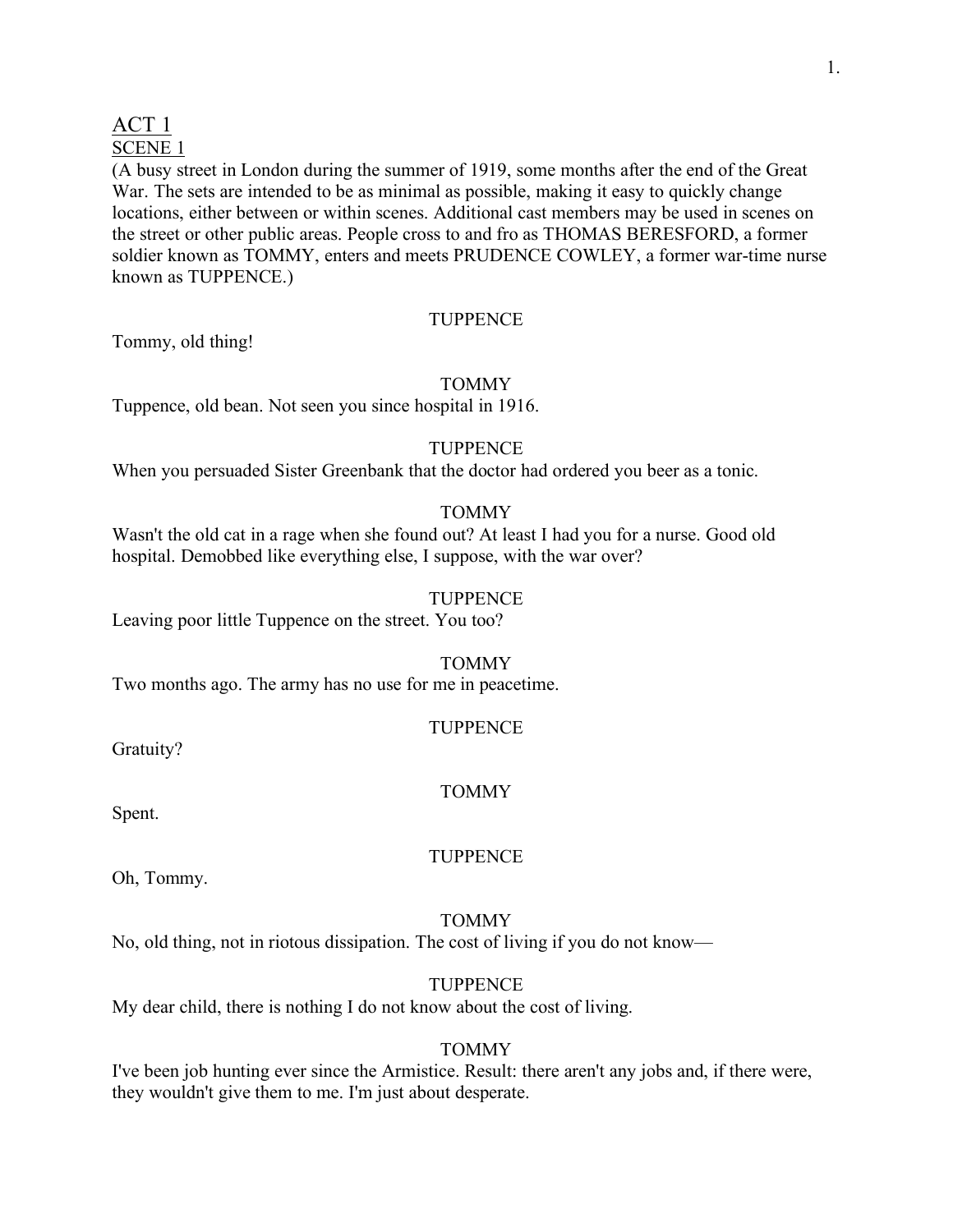So am I. I've answered advertisements. I've saved and pinched. But it's no good. I shall have to go home.

#### TOMMY

Don't you want to?

#### **TUPPENCE**

Of course not. Father's a dear, but you've no idea how I worry him. He has that delightful early Victorian view that short skirts are immoral. He heaved a sigh of relief when the war took me off. But what else is there to do? Money, money, money. I think about money morning, noon, and night. I dare say it's mercenary of me, but there it is.

(Two women pass by and exit.)

#### WOMAN

And, do you know, she sat down and cried when I told her she couldn't have the flat after all. It was simply a bargain, too.

#### TOMMY

Funny scraps one overhears. I passed two people today talking about someone called Jane Finn. Did you ever hear such a name?

#### **TUPPENCE**

#### (Not paying attention)

I've thought over every imaginable way of getting money, too. Marriage is my best chance. I made up my mind to marry money when I was quite young. Any thinking girl would. I'm not sentimental, you know. Come now, you can't say I'm sentimental.

#### TOMMY

Certainly not. No one would ever think of sentiment in connection with you.

#### TUPPENCE

That's not very polite, but I dare say you mean it all right. Well, I never meet any rich men. All the boys I know are as hard up as I am. Now you could marry a rich girl.

#### TOMMY

You overrate my manly charms.

#### **TUPPENCE**

On the other hand, my millionaire would probably run for his life. No, our only chance is to make money.

#### TOMMY

We've tried that.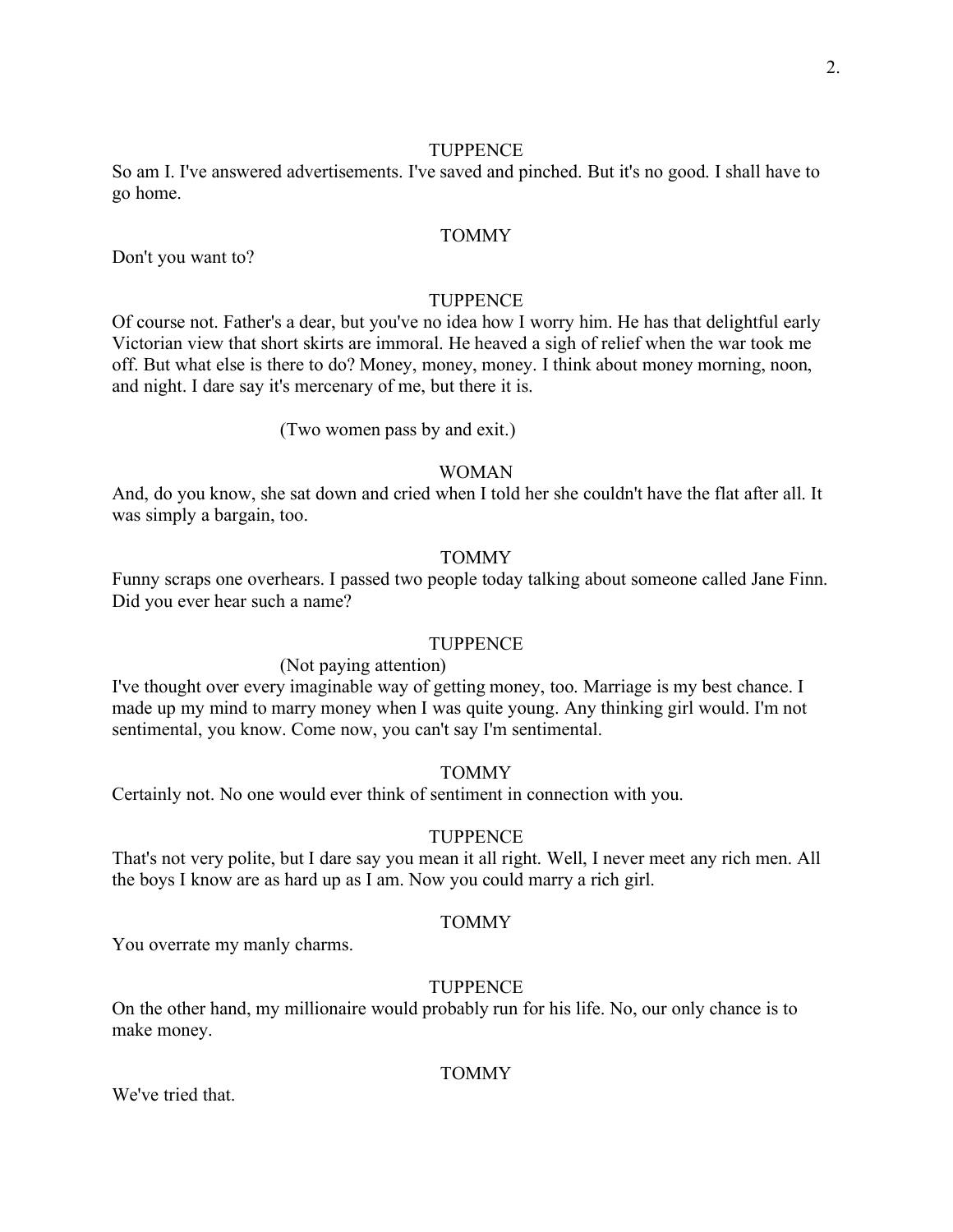The orthodox ways, yes, but suppose we try the unorthodox. Tommy, let's be adventurers. People might hire us to commit crimes for them.

## TOMMY

Delightful. Especially coming from Miss Prudence Cowley, the clergyman's daughter.

## **TUPPENCE**

The moral guilt would be theirs, not mine. You must admit that there's a difference between stealing a diamond necklace for yourself and being hired to steal it.

#### TOMMY

There wouldn't be the least difference if you were caught.

#### **TUPPENCE**

I shouldn't be caught.

#### TOMMY

Modesty always was your besetting sin.

#### **TUPPENCE**

Don't rag. Look here, Tommy, shall we form a... what do you call it in bookkeeping? Oh, I know, a joint venture.

#### TOMMY

Trading under the name of the Young Adventurers, Ltd.? Is that your idea, Tuppence?

### **TUPPENCE**

I feel there might be something in it.

#### TOMMY

How do you propose to get in touch with your would-be employers?

#### **TUPPENCE**

Advertisement. Have you got a pencil?

#### (TOMMY hands her one and she writes.)

"Two young adventurers for hire. Willing to do anything, go anywhere. Pay must be good." We might as well make that clear from the start. Then we might add, "No reasonable offer refused"—like flats and furniture.

#### TOMMY

I should think any offer we get in answer to that would be a pretty unreasonable one.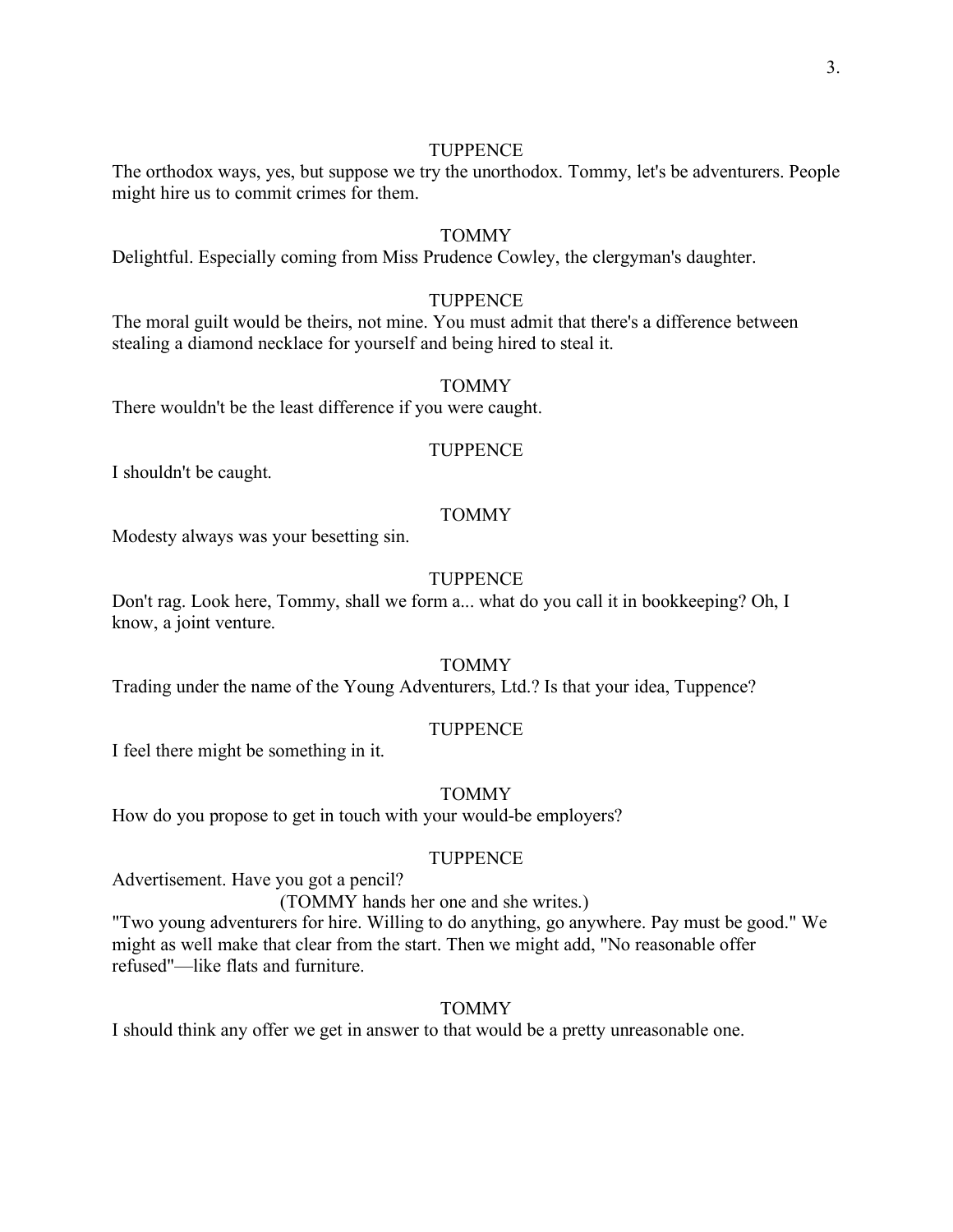Tommy, you're a genius. That's ever so chic. "Two young adventurers for hire. No unreasonable offer refused." There you are. The Times, I think.

#### TOMMY

Shall we really try it? Just for the fun of the thing?

#### **TUPPENCE**

Tommy, you're a sport. To our joint venture.

## TOMMY

To the Young Adventurers, Ltd. In the meantime, however, I must put off my landlady with the promise of future riches. Shall we say tea in half an hour?

## **TUPPENCE**

Splendid.

(TOMMY exits. At some point after the mention of Jane Finn, WHITTINGTON enters and stops to listen to their conversation.)

#### WHITTINGTON

Excuse me, but I happened to overhear your conversation. I think I may be of some use to you.

#### **TUPPENCE**

In what way?

#### WHITTINGTON

My name's Whittington. Of the Esthonia Glassware Company. If you have a few moments, I will lay the details of my proposition before you.

(WHITTINGTON leads her to an office. The crowd exits.)

You want work? Well, I have work to offer. What should you say to one hundred pounds down and all expenses paid?

#### TUPPENCE

And the nature of the work?

WHITTINGTON

Nominal, purely nominal. A pleasant trip, that is all.

#### **TUPPENCE**

Where to?

#### **WHITTINGTON**

Paris. Yes, what could be more delightful? One of those charming *pensionnats de jeunes filles* with which Paris abounds.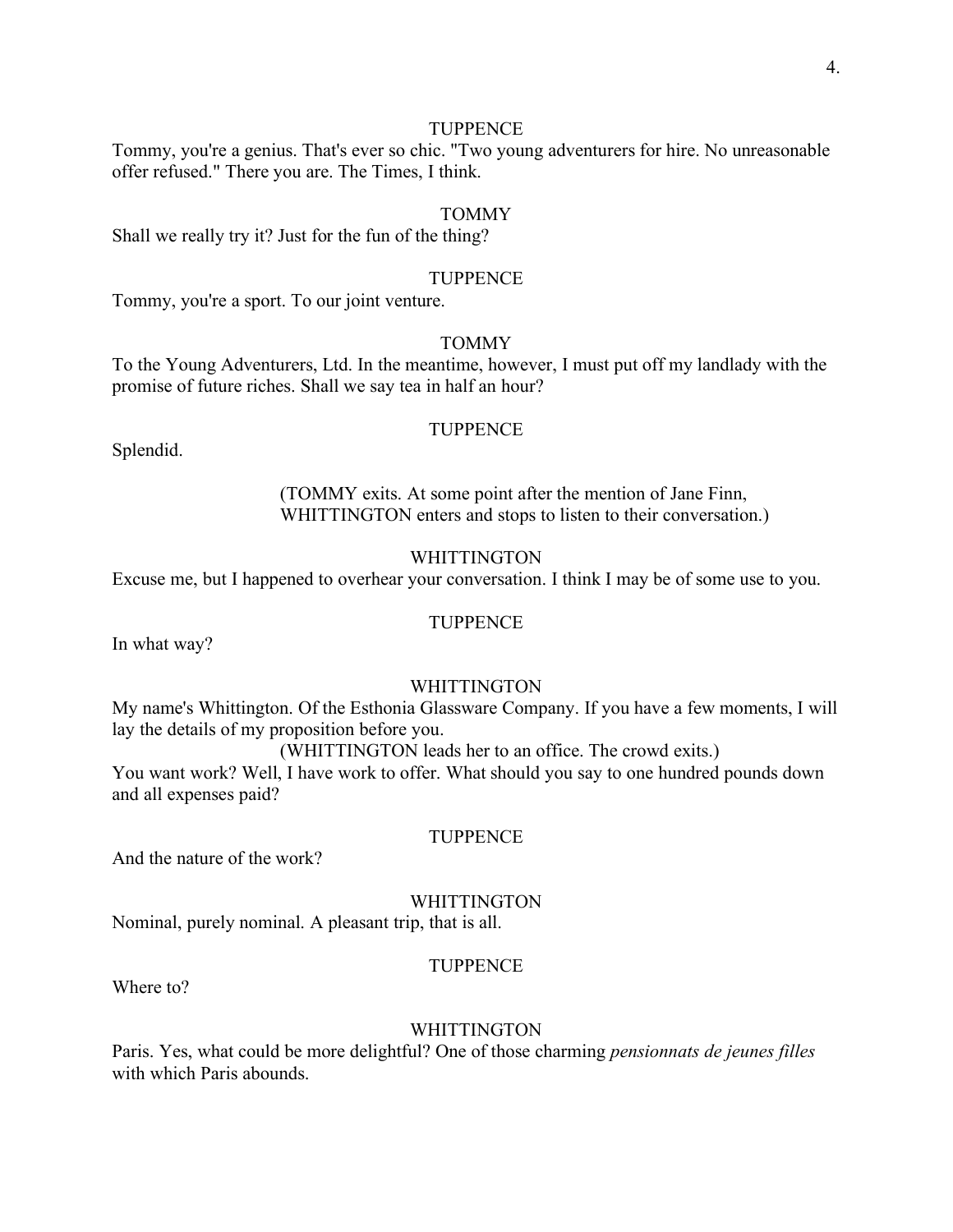A boarding school?

## WHITTINGTON

Exactly. Madame Colombier's in the Avenue de Neuilly.

## **TUPPENCE**

Quite high-class. For how long?

#### WHITTINGTON

Possibly three months.

## **TUPPENCE**

And that is all? No other conditions?

#### WHITTINGTON

None whatever. You would go in the character of my ward, and you would hold no communication with your friends. I should have to request absolute secrecy.

#### **TUPPENCE**

You seem to be taking my consent for granted.

## **WHITTINGTON**

Surely you are not thinking of refusing? The terms are most liberal.

## **TUPPENCE**

That's just it. The terms are almost too liberal, Mr. Whittington. I cannot see any way in which I can be worth that amount of money to you.

#### WHITTINGTON

No? What I am willing to pay for is a young lady with sufficient intelligence and presence of mind to sustain her part well. And with sufficient discretion not to ask too many questions.

#### TUPPENCE

So far there has been no mention of Mr. Beresford. Where does he come in?

## WHITTINGTON

Mr. Beresford?

#### **TUPPENCE**

My partner. You saw us together.

## **WHITTINGTON**

I'm afraid we shan't require his services.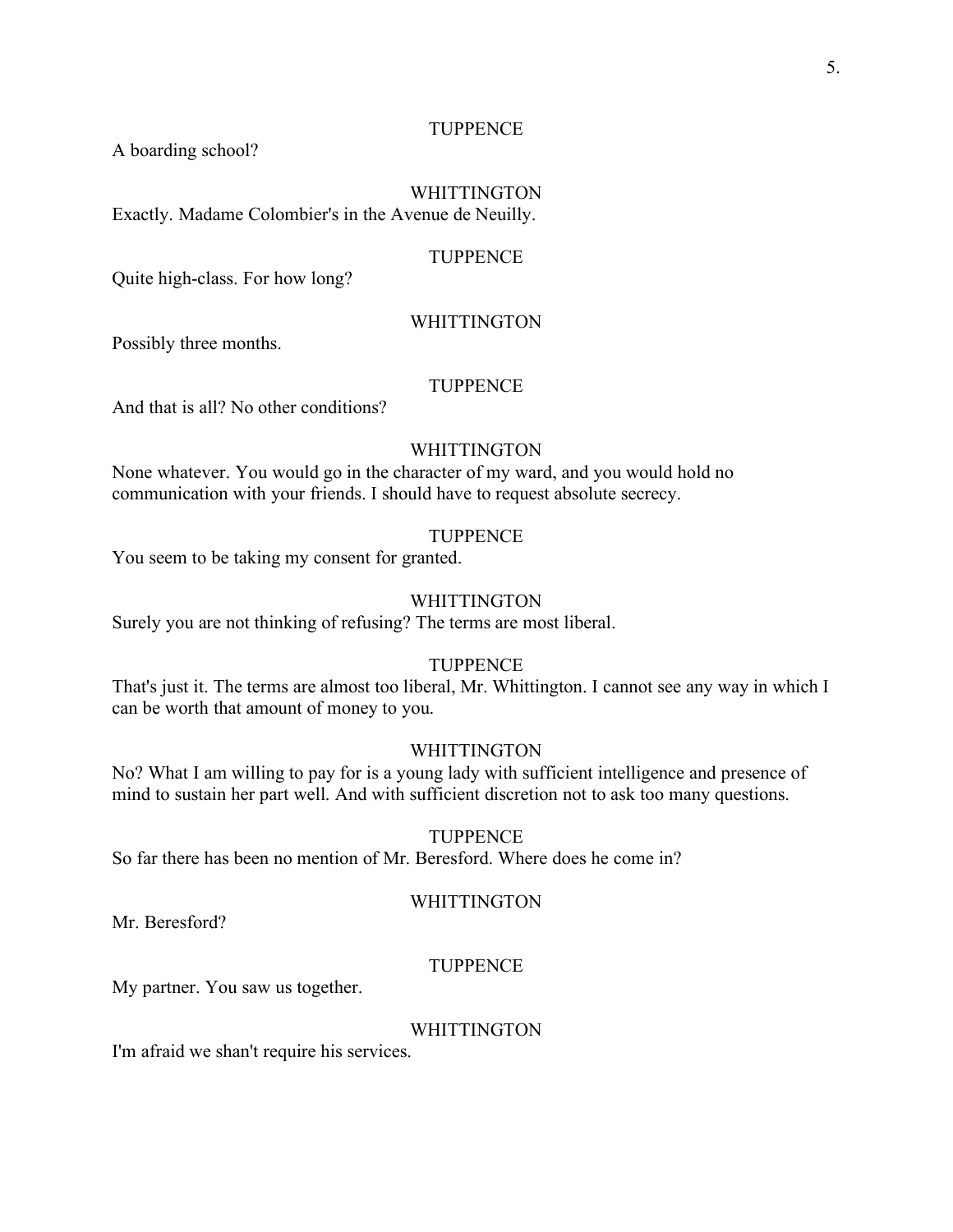Then it's off. Good morning, Mr. Whittington.

#### WHITTINGTON

Wait a minute. Let us see if something can't be managed. Sit down again, Miss...?

## **TUPPENCE**

Miss... Miss Jane Finn.

#### WHITTINGTON

So that's your game, is it? Been playing with me, have you? Who's been blabbing? Rita?

### TUPPENCE

What? No, Rita knows nothing about me.

#### WHITTINGTON

Well, you knew enough to come in here and plump out that name.

## **TUPPENCE**

It might be my own name.

#### WHITTINGTON

It's likely, isn't it, that there would be two girls with a name like that? Quit fooling, how much do you know? And how much do you want?

#### **TUPPENCE**

My dear Mr. Whittington, pray do not be so angry. You heard me say I proposed to live by my wits. It seems to me that I have now proved I have some wits to live by. I admit I have knowledge of a certain name, but perhaps my knowledge ends there.

#### WHITTINGTON

And perhaps it doesn't. You know a great deal more than you're willing to admit.

#### TUPPENCE

I shouldn't like to contradict you, Mr. Whittington.

## WHITTINGTON

So we come to the usual question: how much?

#### **TUPPENCE**

Suppose we say a little something down and a fuller discussion of the matter later?

#### WHITTINGTON

Blackmail, eh?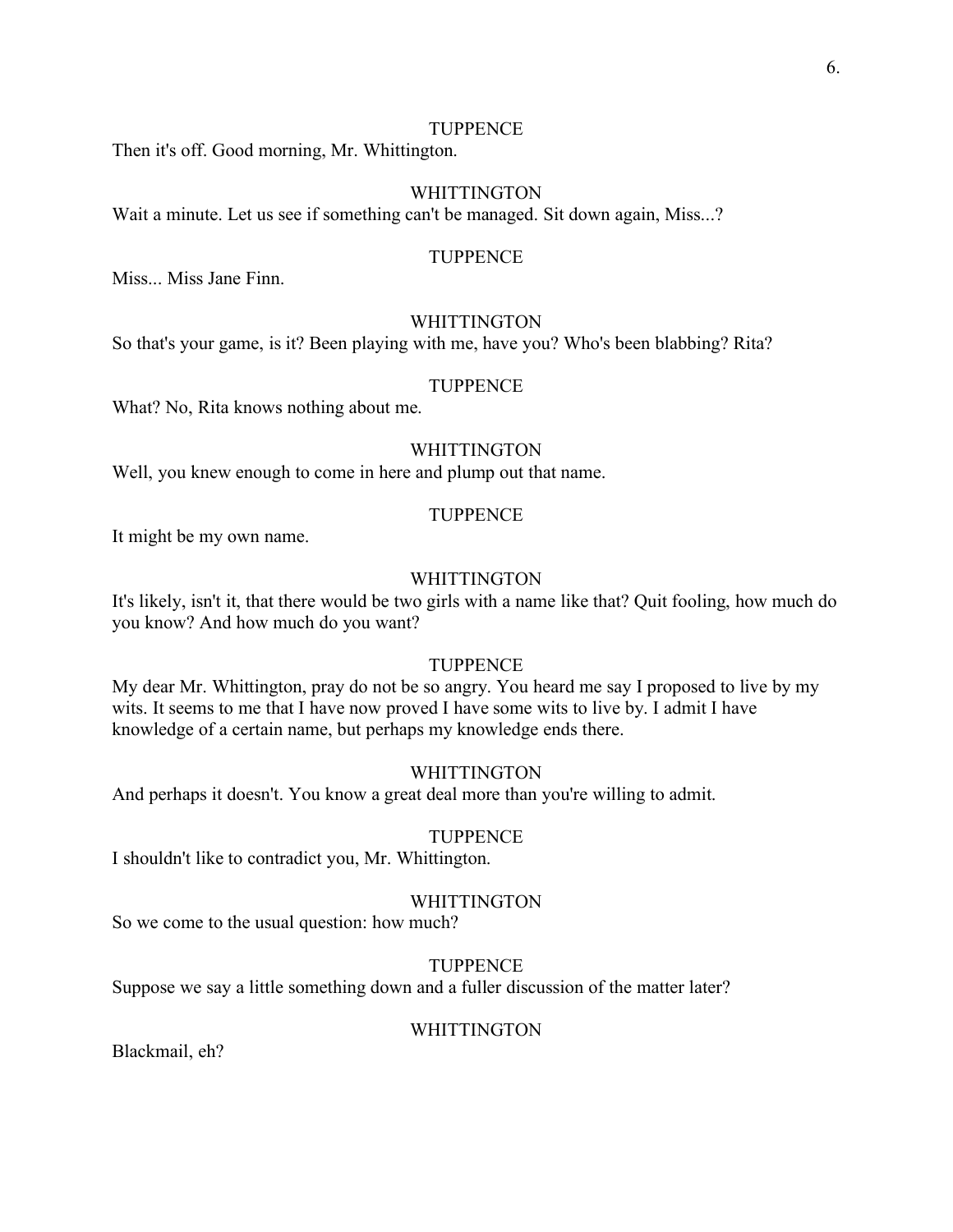Payment of services in advance, rather. You see, I'm so very fond of money.

#### WHITTINGTON

You took me in all right. Thought you were quite a meek little kid with just enough brains for my purpose.

#### **TUPPENCE**

Life is full of surprises.

## **WHITTINGTON**

All the same, someone's been talking. If it wasn't Rita... Excuse me, I think I hear my clerk. Yes, Mr. Brown?

(WHITTINGTON exits briefly and returns with a piece of paper.) Telephone message. A moment, please.

(WHITTINGTON reads the message.)

Come see me tomorrow, miss. I'm busy now. Here's fifty to go on with.

#### **TUPPENCE**

(Taking the money) Good morning, Mr. Whittington. At least, *au revoir*, I should say.

## **WHITTINGTON**

Exactly. *Au revoir*, my clever and charming young lady.

(TUPPENCE leaves the office. WHITTINGTON quickly gathers his things and exits. TUPPENCE then re-enters with TOMMY.)

## **TUPPENCE**

I'm telling you, Tommy, it was most peculiar. It... That's strange, the place is shut.

TOMMY

Closed down by the looks of it. Are you sure this is the right spot?

#### TUPPENCE

Esthonia Glassware, yes. I was here not thirty minutes ago.

## TOMMY

The place was a front, if you ask me. And once Whittington got the wind up, he paid you off and that was that.

#### **TUPPENCE**

All because I gave the name of Jane Finn. And the curious part is that I invented the name. I didn't want to give my own in case I should get mixed up in anything shady.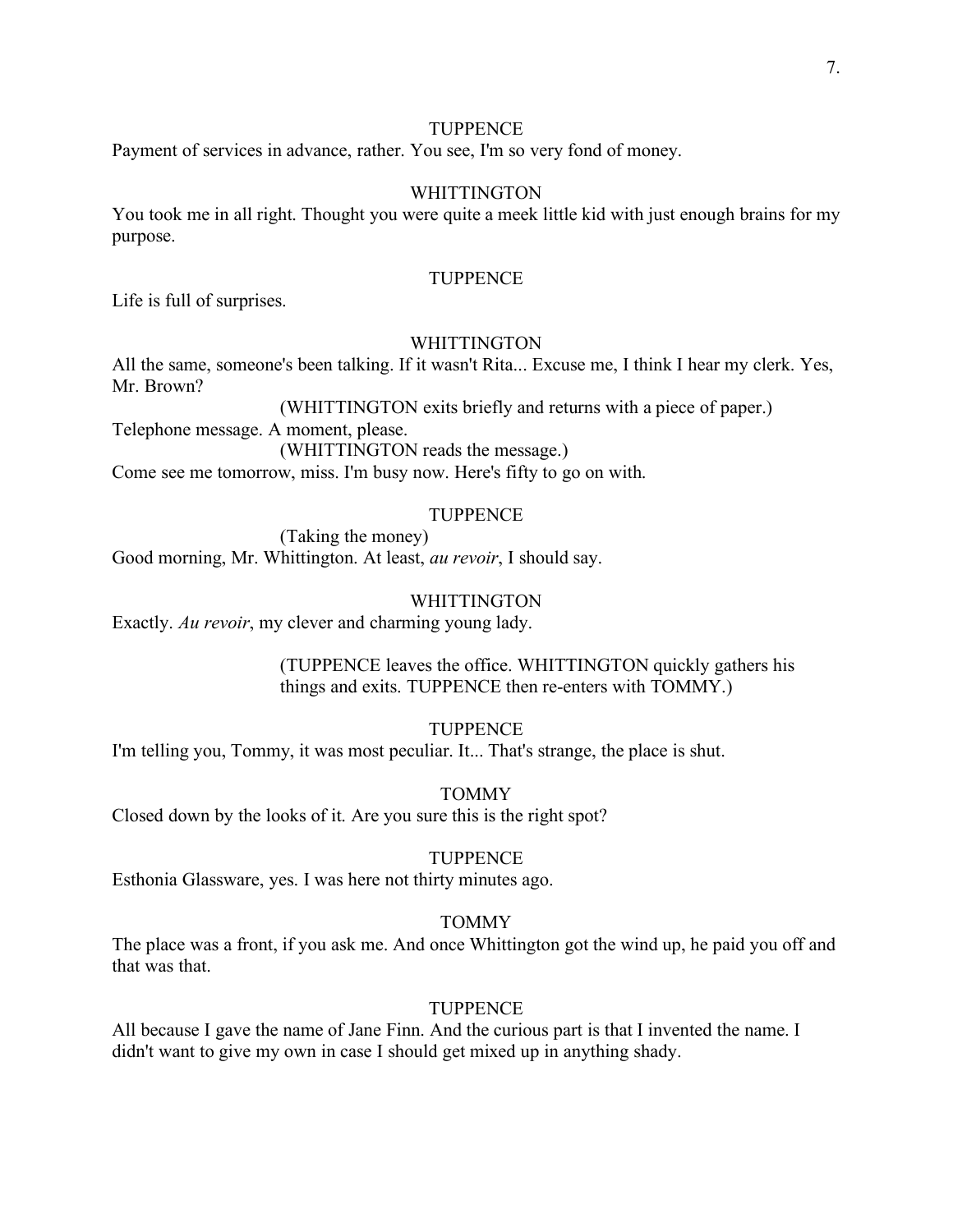## TOMMY

But you didn't invent it. I said earlier I'd overheard two people talking about Jane Finn. That's what brought the name into your mind so pat.

#### **TUPPENCE**

What were they like, the two you saw?

#### TOMMY

One was a big sort with little eyes.

## **TUPPENCE**

That's him, that's Whittington. And the other?

#### TOMMY

I didn't notice him particularly. It was really the outlandish name that caught my attention.

## **TUPPENCE**

And people say coincidences don't happen. Tommy, don't you see, if they are scared enough to run away, it shows there must be something in this Jane Finn business. Well, we'll get to the bottom of it. We'll be sleuths in earnest.

#### TOMMY

But there's no one left to sleuth.

#### **TUPPENCE**

That's why we'll have to start all over. Lend me that bit of pencil. (She writes.)

## TOMMY

What's that?

#### **TUPPENCE**

Another advertisement.

(She hands him the paper.)

## TOMMY

"Wanted: any information respecting Jane Finn. Apply to the Young Adventurers, Ltd."

## **TUPPENCE**

There. And now the adventures have really begun.

(Blackout.)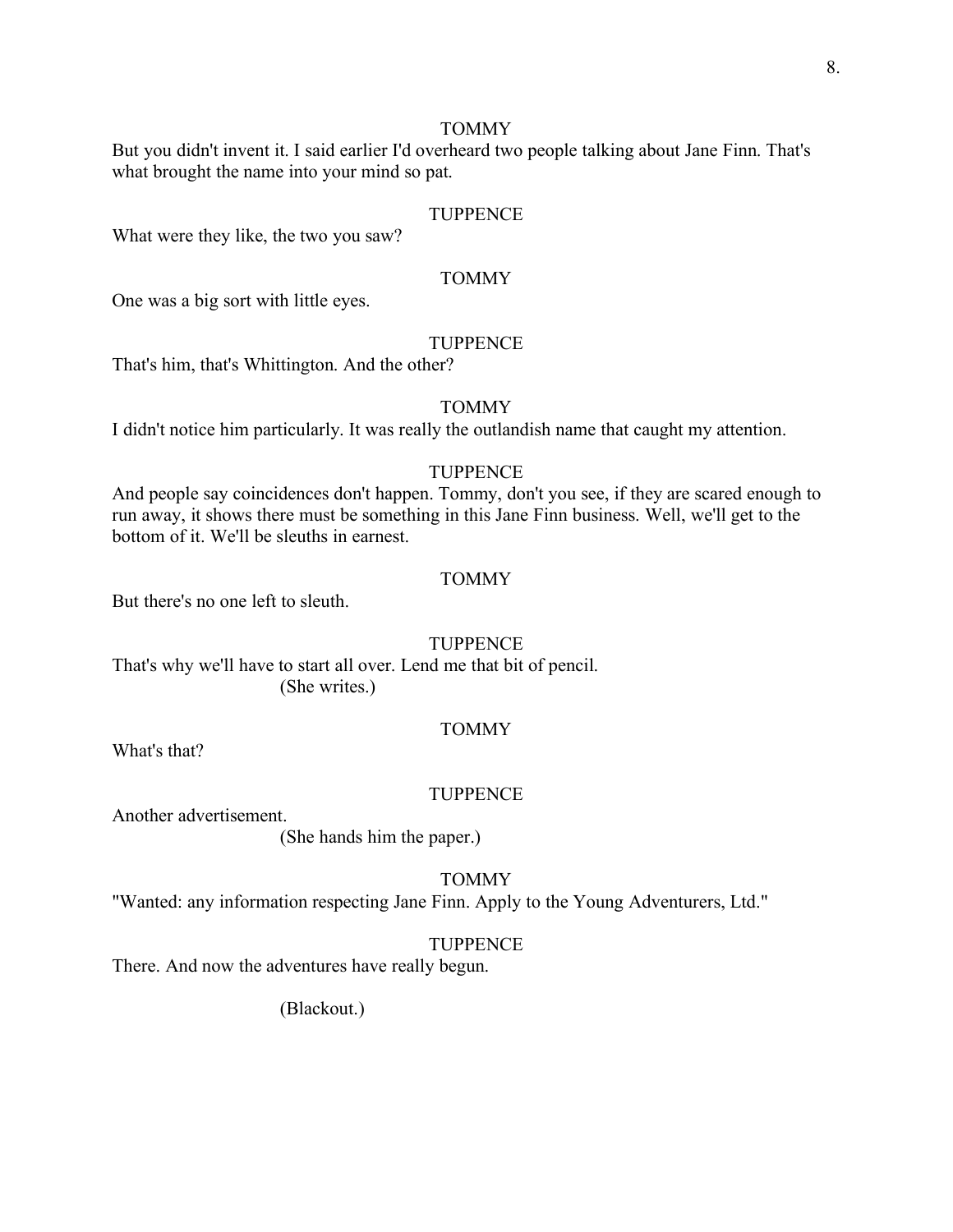SCENE 2

(The next day, Tuesday. TOMMY and TUPPENCE meet on a city street.)

### TUPPENCE

Well?

## TOMMY

Well?

## **TUPPENCE**

Don't be a wretch. Aren't there any answers?

## TOMMY

I didn't want to disappoint you, old thing, by telling you right off. It's too bad. The advertisement has appeared, and... there are only two answers.

## **TUPPENCE**

Tommy, you devil! Give them to me. How could you be so mean?

## TOMMY

Language, Tuppence. As I have pointed out to you before, as a clergyman's daughter—

#### **TUPPENCE**

I ought to be on the stage.

#### TOMMY

That is not what I intended to say. But if you are sure that you have enjoyed the reaction of joy after despair with which I have kindly provided you, let us get down to our mail.

(TUPPENCE tears open one of the envelopes.)

#### TUPPENCE

"Dear sir, referring to your advertisement, I may be of some use to you. Please call upon me at the above address. Yours truly, A. Carter." 27 Carshalton Gardens. That's not far at all.

#### TOMMY

It is my turn to assume the offensive. Ushered into the presence of Mr. Carter, he says, "Please take a seat, Mister...?" To which I reply, "Whittington!" whereupon Mr. Carter turns purple and gasps, "How much?" Pocketing the usual fee of fifty pounds, I rejoin you outside and we proceed to the next address.

#### **TUPPENCE**

Don't be absurd, Tommy. Oh, this one is from the Ritz.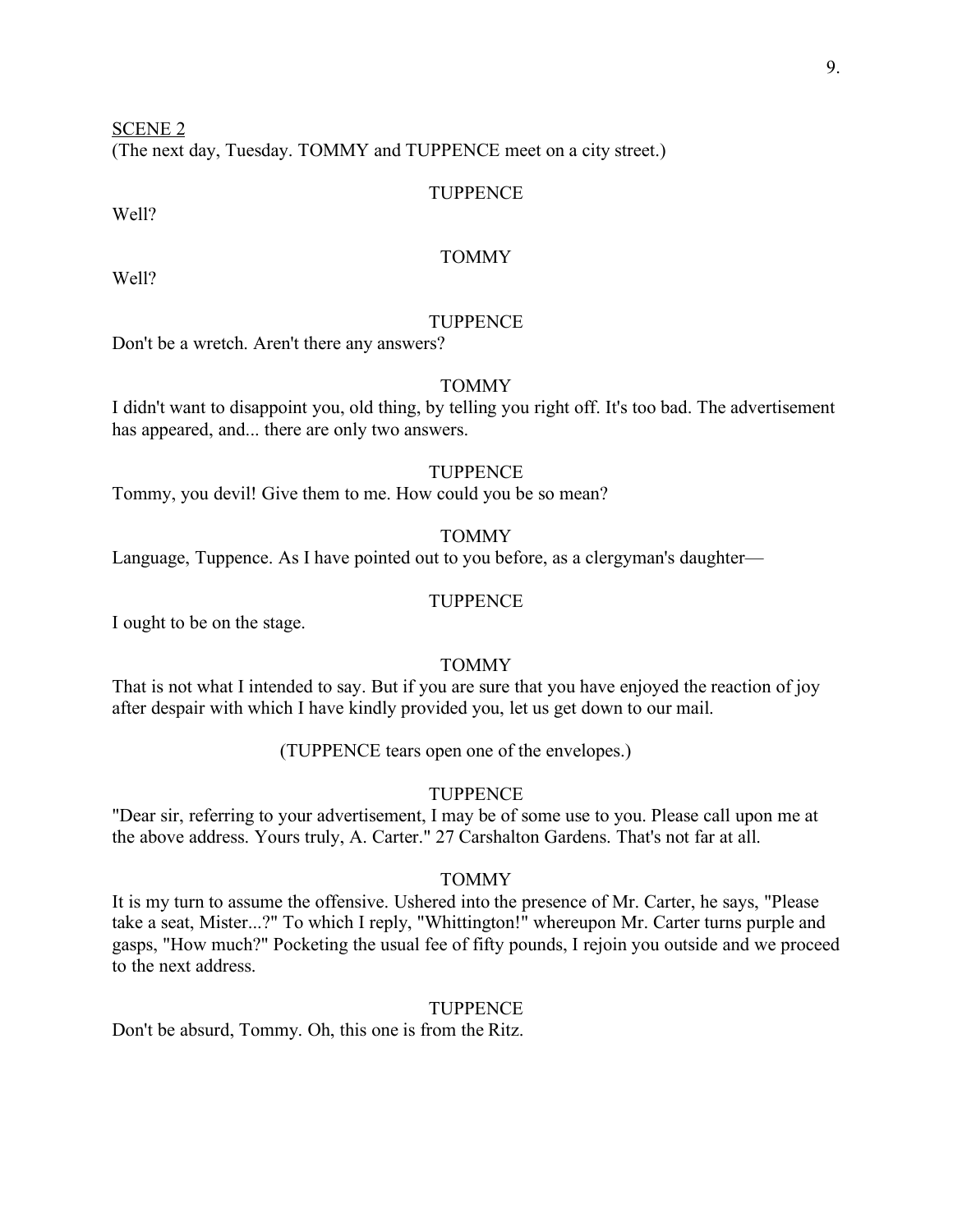## TOMMY

"Re your advertisement, I should be glad if you would call somewhere around lunchtime. Yours truly, Julius P. Hersheimmer." Ha! Do I smell an American millionaire? At all events we'll call at lunchtime. It's a good time, frequently leads to free food for two.

### **TUPPENCE**

Agreed. Now, let's go and meet this Mr. Carter.

(They transition to outside a house where they knock or ring the bell.) Quite the fancy houses.

(CARTER—a high-ranking member of British intelligence—enters.)

#### CARTER

The Young Adventurers, I presume? Do come in, both of you. (CARTER shows them into an office.)

#### **TOMMY**

Mr. Thomas Beresford and Miss Prudence Cowley.

#### **CARTER**

A pleasure. Now, regarding your advertisement...

#### **TUPPENCE**

We wanted to know... that is, would you tell us anything you know about Jane Finn?

#### CARTER

Ah, well, the question is, what do you know about her?

#### TUPPENCE

I don't see that that's got anything to do with it.

#### CARTER

Come now, you must know something to have advertised as you did. Suppose you tell me.

#### TUPPENCE

We couldn't do that, could we, Tommy?

### TOMMY

I dare say the little we know won't be any good to you, sir. But such as it is, you're welcome to it.

## TUPPENCE

Tommy!

(CARTER looks at TOMMY, who nods.)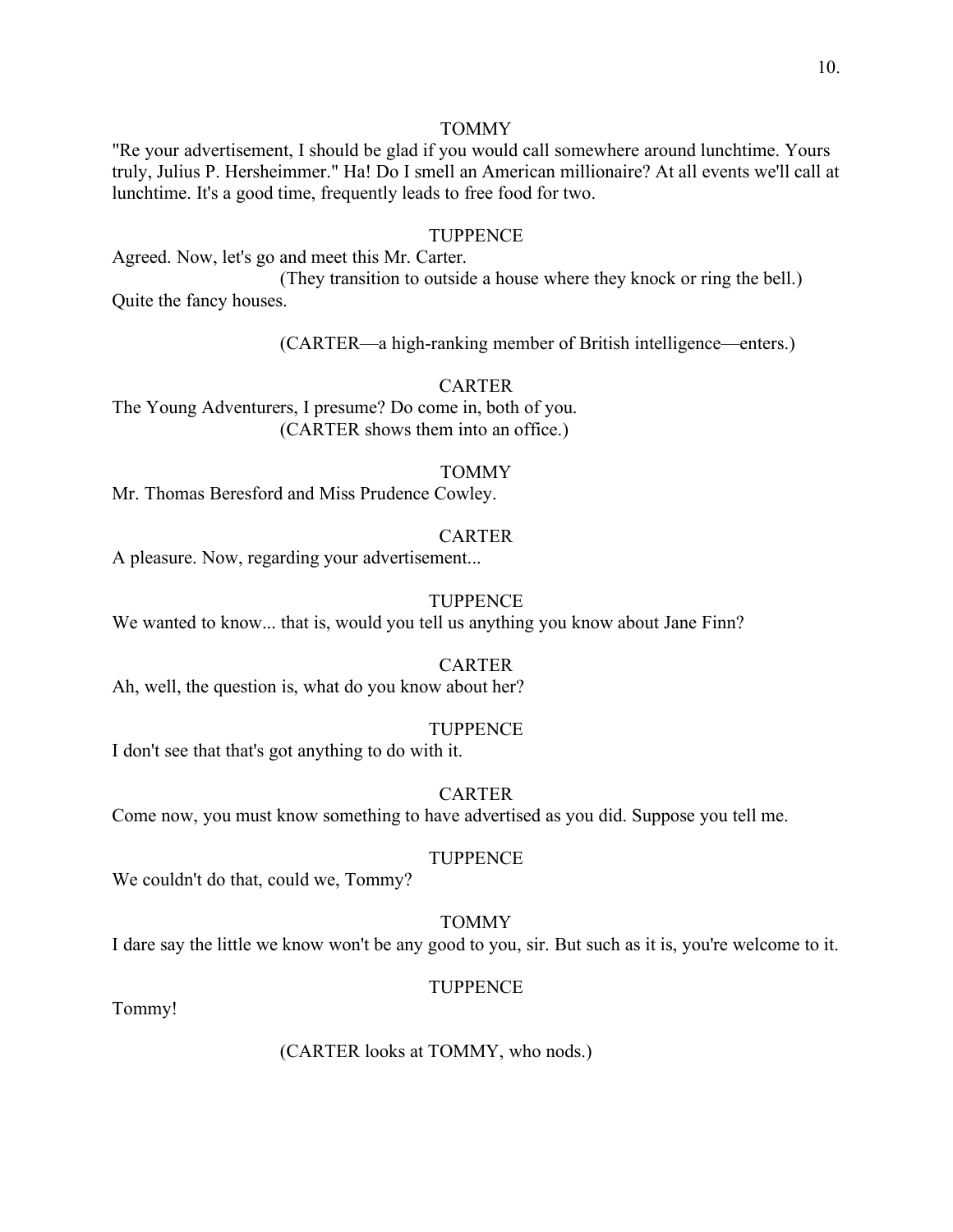## TOMMY

Yes, sir, I recognized you at once. Saw you in France when I was with the Intelligence.

### CARTER

No names, please. I'm known as Mr. Carter here. Well, now, who's going to tell me the story?

## TOMMY

Fire ahead, Tuppence. It's your yarn.

#### **TUPPENCE**

There isn't much to tell. Someone called Whittington tried to hire me to go to Paris, to a *pensionnat*. When he asked my name, I said, "Jane Finn," and Whittington went all in a rage. He gave me some money and told me to come back, but when we did...

## TOMMY

...he was gone.

#### TUPPENCE

So we put in the advertisement and here we are.

#### CARTER

Not much. But suggestive. If you'll excuse my saying so, you're a curious young couple. Who knows, you might succeed where others have failed. How would you like to work for me? Expenses paid and a moderate salary. All quite unofficial.

#### **TUPPENCE**

What should we have to do?

### CARTER

Just go on with what you're doing now. Find Jane Finn.

#### **TUPPENCE**

But who is she?

#### CARTER

As for that, I will tell you what I can. In the early days of 1915 a certain document came into being. It was the draft of a secret and potentially dangerous treaty, drawn up in America—at that time a neutral country—and dispatched to England by a young fellow called Danvers. He sailed on the *Lusitania* but it was on that particular voyage that the *Lusitania* was torpedoed and sunk. Danvers was among those missing. Eventually his body washed ashore, but the packet containing the papers was missing. The question was, had it been taken from him or had he passed it on into another's keeping?

## TOMMY

What makes you think that, sir?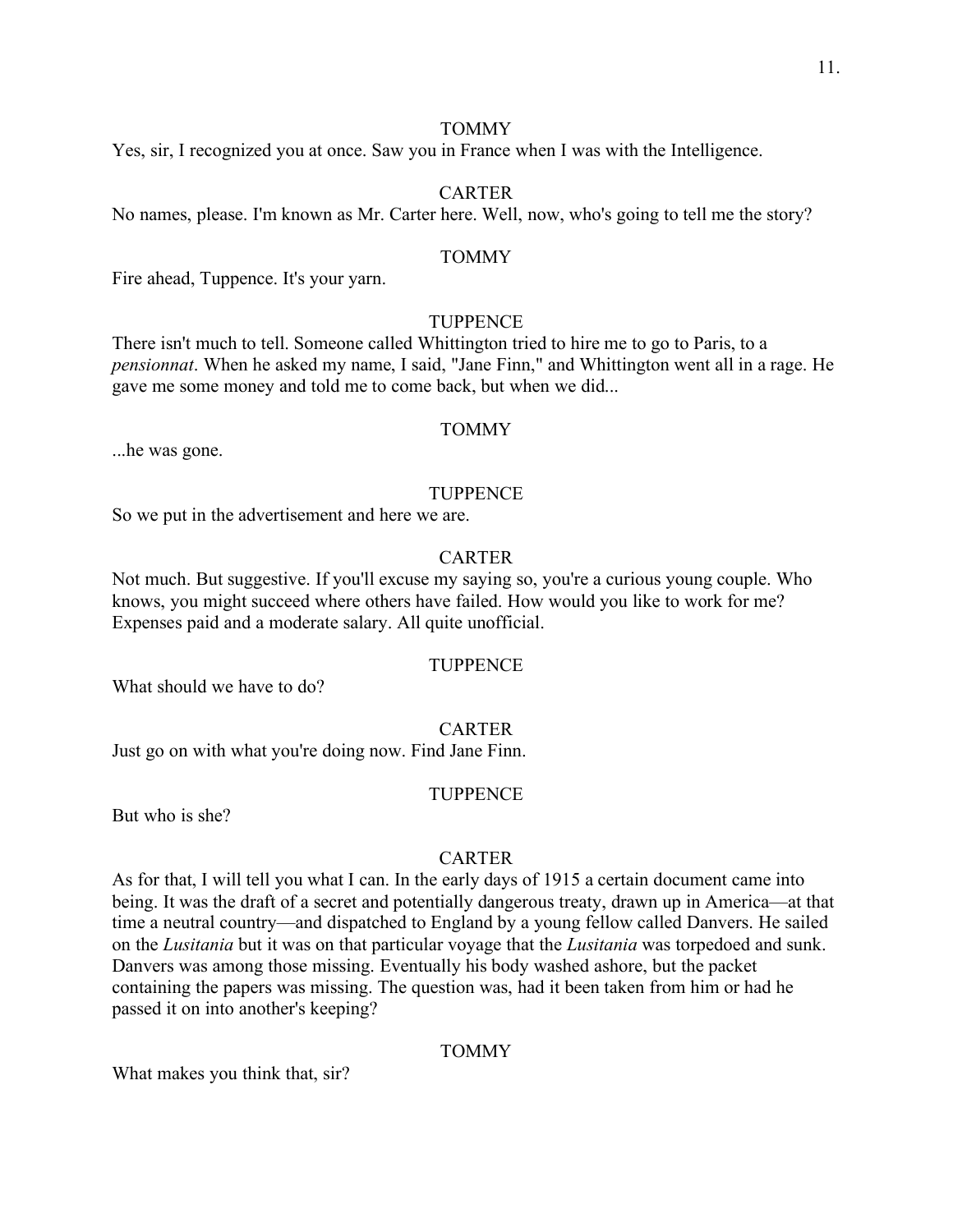#### CARTER

After the torpedo struck the ship, Danvers was seen speaking to a young American woman. It seems quite likely that he entrusted her with the papers believing she had a greater chance of bringing them to shore. Women and children first, you see. The young woman's name was Jane Finn. She appeared among the list of survivors, but then she vanished completely. Nothing could be heard of her after she set foot in England. By later advice from America it seemed Danvers had been shadowed on the way over. Was Miss Finn in league with his enemies? Or had she, in turn, been shadowed and forced into handing over the precious packet? No use was made of the draft treaty—as might very easily have been done—and we therefore concluded that Danvers had destroyed it. The war entered on another phase, the diplomatic aspect changed, and the treaty was never redrafted. Because of its delicate nature, rumors as to its existence were emphatically denied.

#### **TUPPENCE**

But why has it all cropped up now? The war's over.

## **CARTER**

Because it seems that the treaty was not destroyed after all. Four years ago, that treaty was a weapon in our hands. Today, it is a weapon against us. If its terms were made public, it would bring about another war, not with Germany but within our own country. You may perhaps have heard that there is Bolshevist influence behind the present Labor unrest?

#### **TUPPENCE**

Of course.

#### CARTER

That is the truth. Bolshevist gold is pouring into this country for the specific purpose of procuring a revolution. The Bolshevists are behind the Labor unrest, but there is a man, a man whose real name is unknown to us, behind the Bolshevists. He is always spoken of as Mr. Brown. If he gets hold of this treaty, the revolutionary element would gain the upper hand.

#### **TUPPENCE**

Meaning what?

#### **CARTER**

Meaning, Miss Cowley, our government would collapse. Britain, as we know it, would end. In its place, a new order, and at the top, Mr. Brown. That is his goal.

## TUPPENCE

And you think he could?

#### **CARTER**

He controls a marvelous organization. His spies are everywhere, but we have no clue as to his real identity. Somebody else always assumes the chief role while this Mr. Brown plays a secondary part, a servant or clerk who remains in the background, unnoticed. And so the elusive Mr. Brown escapes us once more.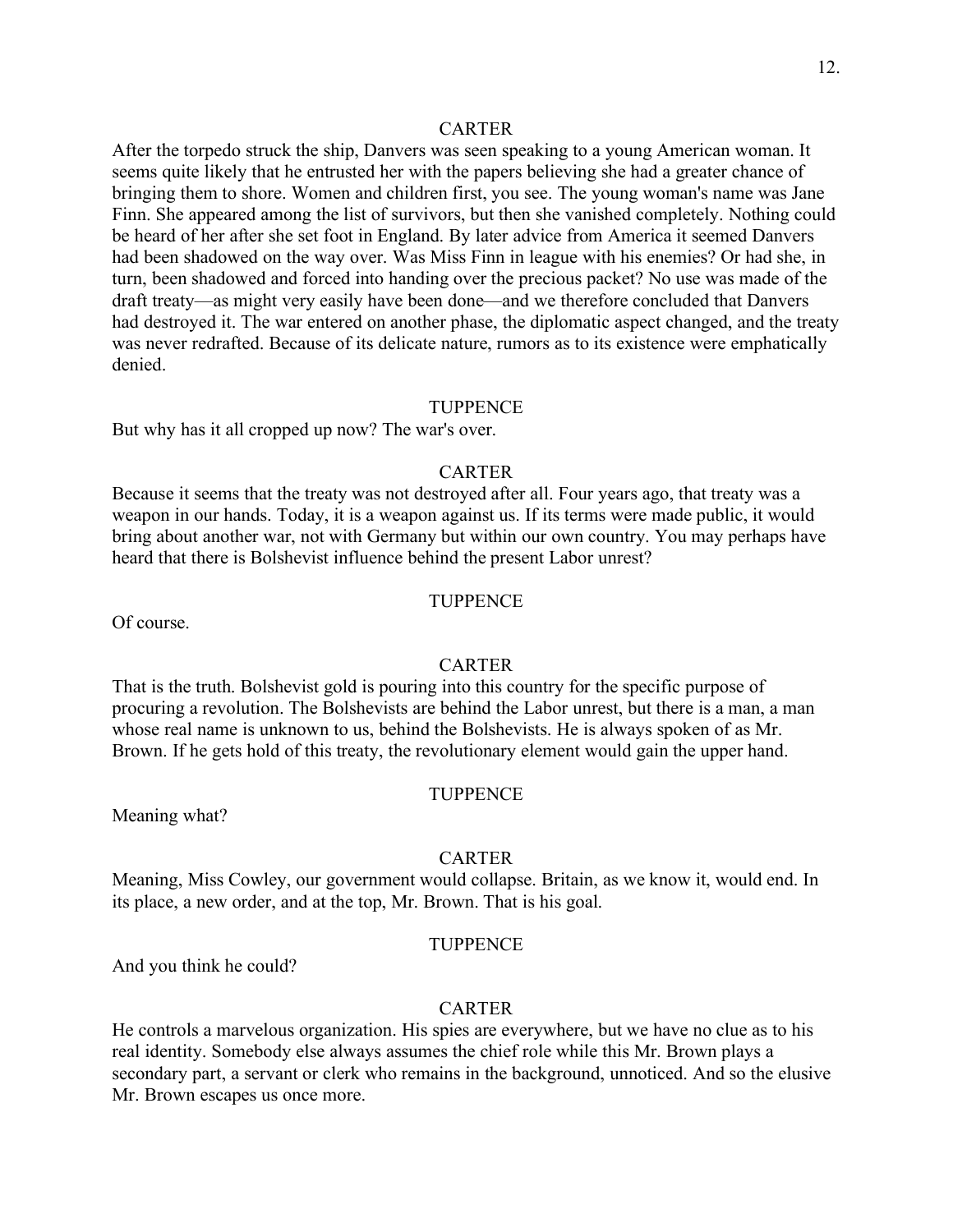In Mr. Whittington's office, the clerk, he was called Brown. You don't think...?

#### CARTER

Can you describe him?

### TUPPENCE

I really didn't notice. He was quite ordinary, just like anyone else.

## CARTER

That is the invariable description of Mr. Brown. He had a message for Whittington, perhaps?

#### TUPPENCE

Yes.

## **CARTER**

That was Mr. Brown's way of giving an order to his subordinate. He overheard everything. Was it after that when Whittington handed you the money and told you to come back?

(TUPPENCE nods.)

Undoubtedly the hand of Mr. Brown. You see what you are pitting yourselves against? Possibly the finest criminal brain of the age. You're such young things, both of you. I shouldn't like anything to happen to you.

## **TOMMY**

I'll look after her, sir.

#### TUPPENCE

And I'll look after you.

## CARTER

Look after each other, to be sure. There's something mysterious about this draft treaty. We've been threatened with it in plain and unmistakable terms. The revolutionary element declares it's in their hands, but they are clearly at fault about many of its provisions. The government considers it mere bluff. I'm not so sure. There have been hints that the menace is a real one. Of course, Jane Finn may be dead for all we know. The curious thing is that they're trying to get information about her from us.

#### **TUPPENCE**

What?

#### **CARTER**

They know we're looking for Jane Finn. Well, they'll produce a Jane Finn of their own, say at a boarding school in Paris. No one knows what she looks like. This woman is primed with a trumped-up tale, and her real business is to get information from us. See the idea?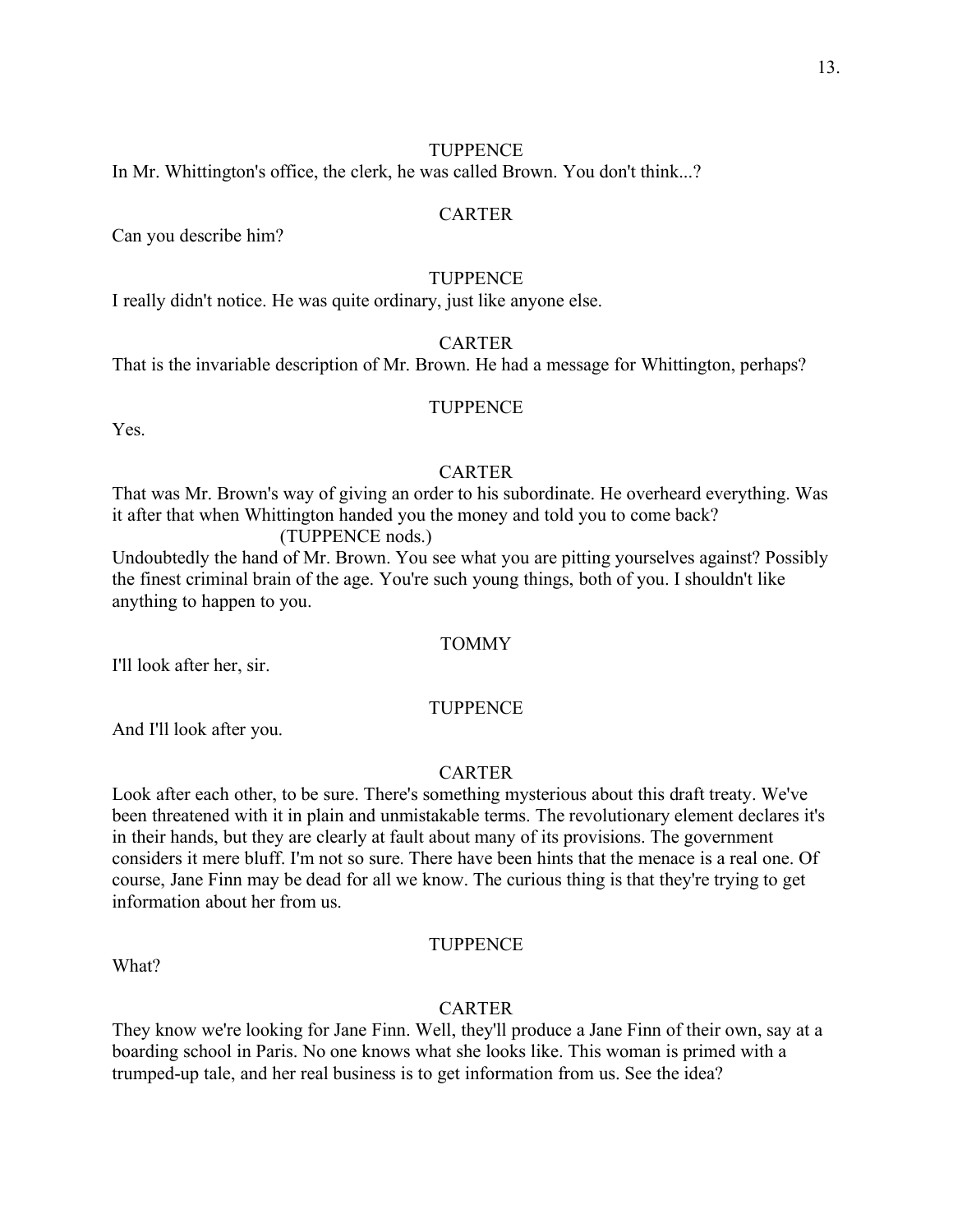Then you think they wanted me to go to Paris as Jane Finn?

#### CARTER

I do.

## TOMMY

My word, I don't wonder Whittington got the wind up when Tuppence plumped out that name. But look here, sir, have you any tips to give us before we clear out?

## CARTER

I think not. My experts, working in stereotyped ways, have failed. You will bring imagination and an open mind to the task. The government is contemplating legislative action which will deal with the strike menace. It's possible that may bring things to a head. You haven't much time.

#### **TUPPENCE**

I think we ought to be businesslike. What exactly can we count upon you for, Mr. Carter?

## CARTER

Funds within reason, detailed information on any point, and no official recognition. If you get yourselves into trouble with the police, you're on your own.

#### **TUPPENCE**

I quite understand. Now, about money...

#### **CARTER**

Shall we say three hundred pounds to begin with? And an equal sum for Mr. Beresford, of course.

#### **TUPPENCE**

You are kind. I do love money.

#### CARTER

Well, goodbye, and good luck to you both.

(CARTER shows them out and exits.)

#### **TUPPENCE**

Tommy, tell me at once, who is Mr. Carter? (TOMMY whispers in her ear.)

Oh!

#### TOMMY

And I can tell you, old bean, he's it.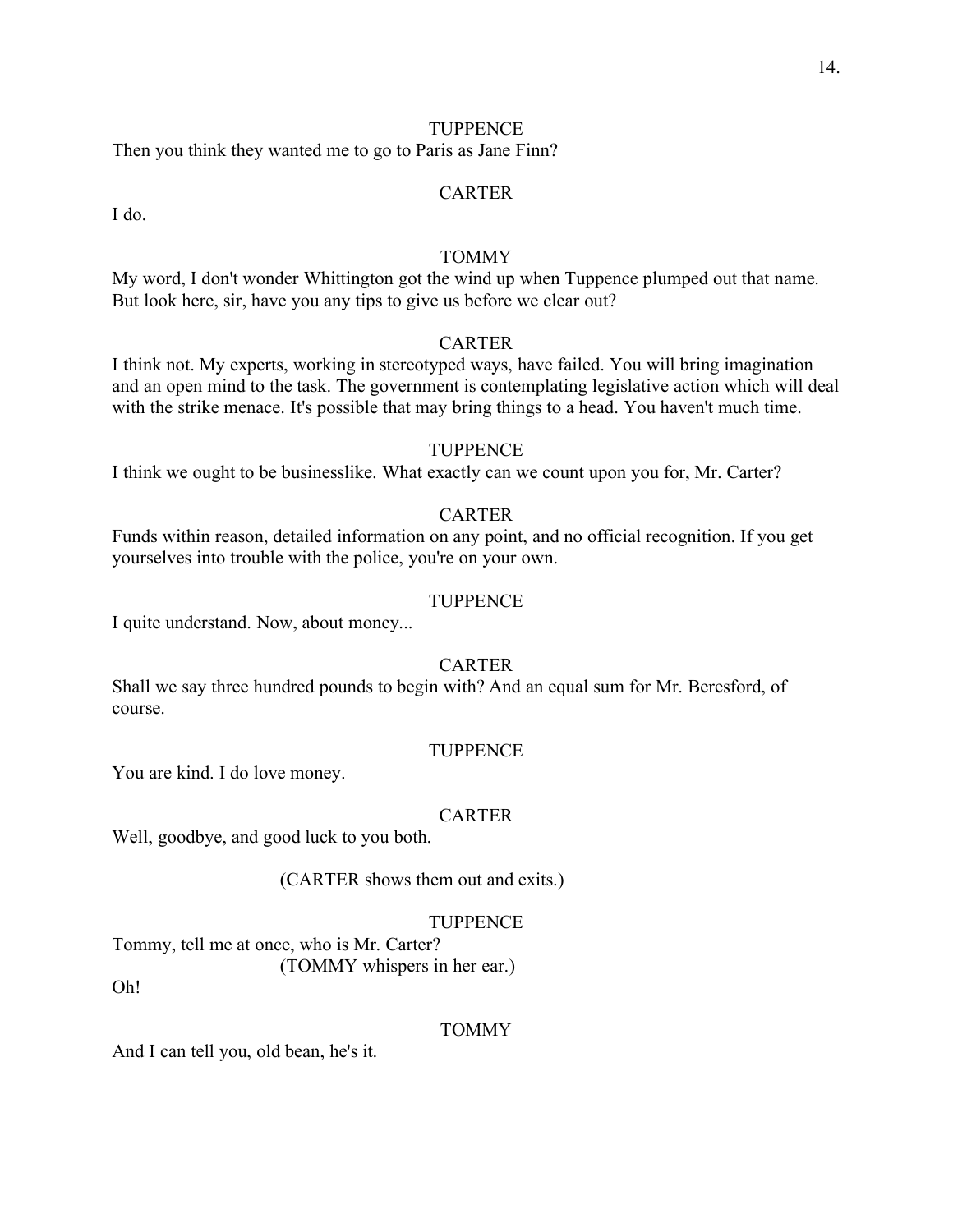I like him. He looks so awfully tired and bored, and yet you feel that underneath he's like steel, all keen and flashing. Pinch me, Tommy, do pinch me. I can't believe it's real. (He pinches her.) Ow! That's enough! We're not dreaming. We've got a job.

#### TOMMY

And what a job. The joint venture has really begun.

#### **TUPPENCE**

It's more respectable than I thought it would be.

## TOMMY

Luckily I haven't got your craving for crime. What time is it? Let's have—oh! Julius P. Hersheimmer.

### **TUPPENCE**

We never told Mr. Carter about him.

#### TOMMY

Well, there wasn't much to tell, not 'til we've seen him. Come on.

(They transition to a hotel lobby. A PORTER enters.)

## PORTER

Welcome to the Ritz Hotel.

(The PORTER ushers them in and then exits.)

### TOMMY

At least we've ceased being blackmailers.

#### **TUPPENCE**

I'm not sure I have.

## (JULIUS HERSHEIMMER, an American in his 20s or 30s, enters.)

Mr. Hersheimmer?

#### JULIUS

Get my note? Julius Hersheimmer, how do you do? Out with it. Tell me all you know about my cousin.

**TUPPENCE** 

Your cousin?

JULIUS

Sure thing. Jane Finn.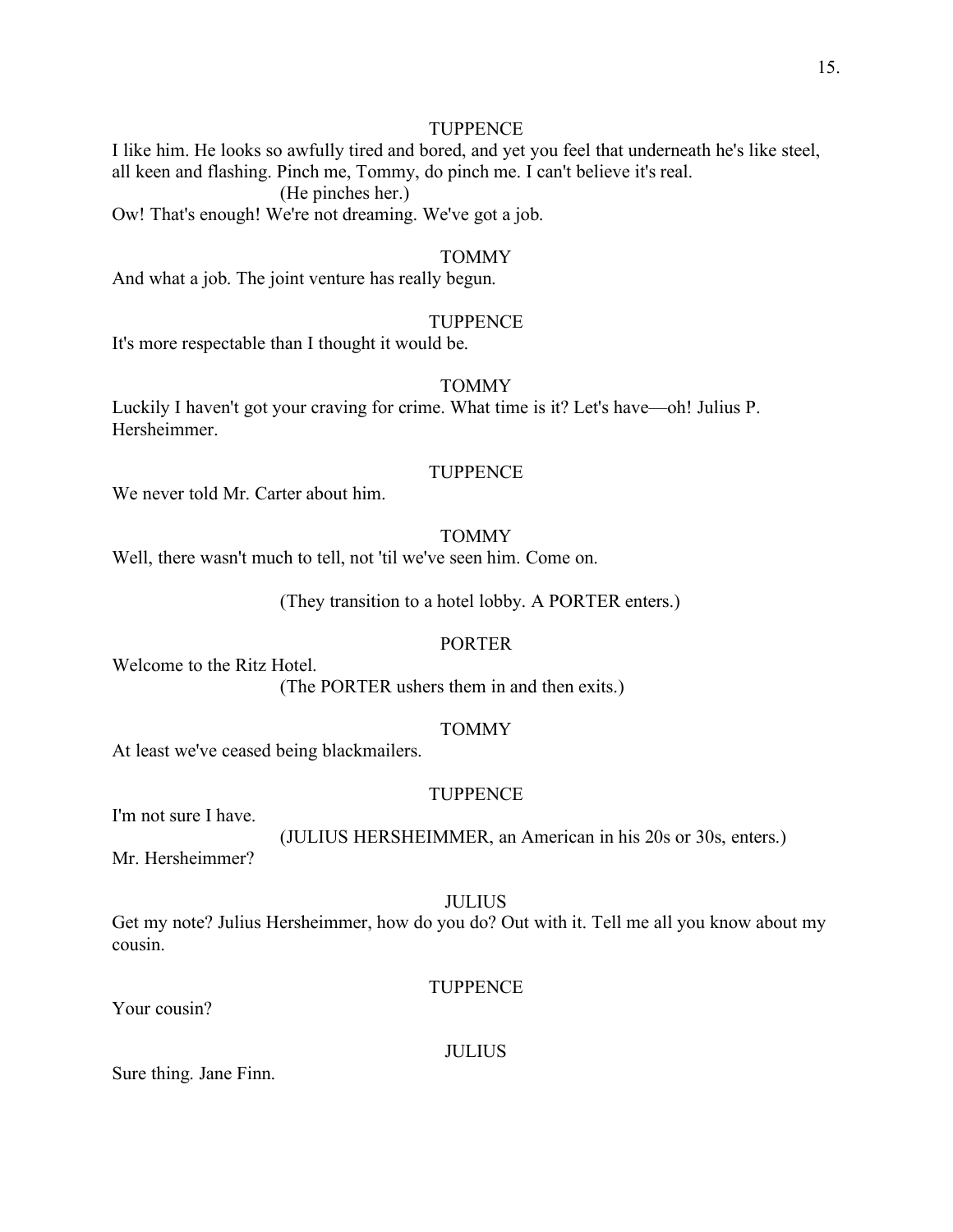Is she your cousin?

#### JULIUS

My father and her mother were brother and sister.

#### **TUPPENCE**

Oh! Then you know where she is?

#### JULIUS

I'm darned if I do. Don't you?

#### **TUPPENCE**

We advertised to receive information, not to give it.

#### JULIUS

I guess I know that. I can read. But I thought maybe it was her history you were after and that you'd know where she was now.

#### TUPPENCE

Well, we wouldn't mind hearing her history. I'm Tuppence, by the way, and this is Tommy.

#### TOMMY

We're employed to find your cousin—she's been mixed up in some political show—so any details you can give us...

JULIUS

I guess that's all right. Just trot out your questions and I'll answer.

#### **TUPPENCE**

When did you last see your cousin?

#### JULIUS

Never seen her.

## TOMMY

What?

#### JULIUS

No, sir. My father and her mother didn't always get on. Well, the upshot was that Aunt Jane went west and married Amos Finn and we never heard from her again. My father went into oil, and he went into steel, and he played a bit with railroads, then he died and I got the dollars. And my conscience got busy. Kept knocking me up and saying, what about your Aunt Jane? So I hired a man to hunt her down. Result, she was dead, and Amos Finn was dead, but they'd left a daughter—also Jane—who'd been torpedoed on the *Lusitania*. She was saved all right, but no one seemed able to hear of her, so I thought I'd come over and speed things up.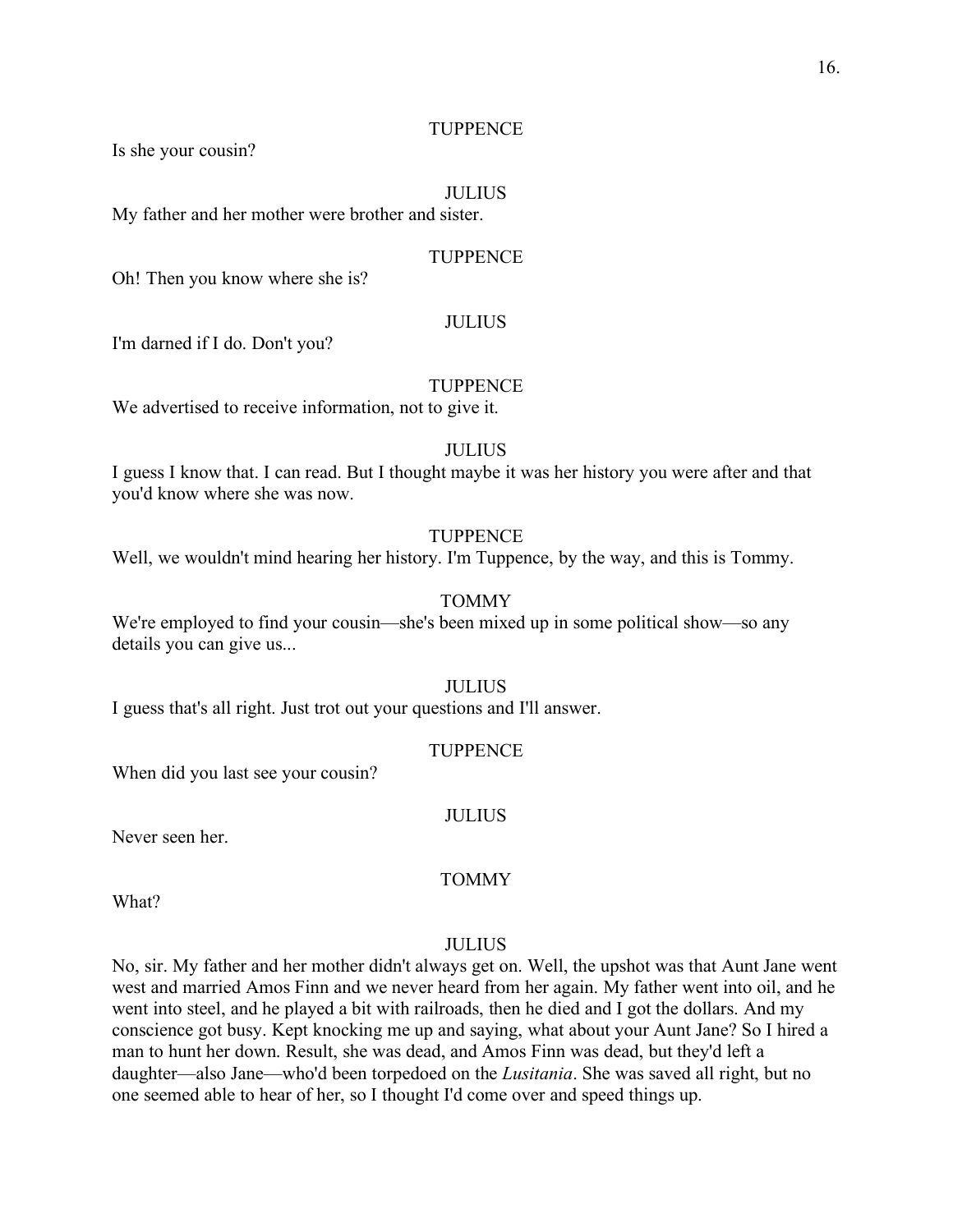## JULIUS (Cont.)

Scotland Yard said they'd make inquiries, even sent a man round to get her photograph. But say now, you're not after her for anything? Contempt of court or something British?

#### TUPPENCE

No, nothing like that.

#### JULIUS

That's good.

### (The PORTER re-enters and hands JULIUS a card.)

#### PORTER

An inspector to see you, sir.

(The PORTER exits.)

#### JULIUS

"Inspector Japp, Scotland Yard." Another man this time. What does he expect I can tell him that I didn't tell the first chap this morning? I hope they haven't lost that photograph. It's the only copy in existence.

#### TUPPENCE

You... you don't know the name of the man who came this morning?

## JULIUS

Sure, Inspector Brown. Quiet sort of chap.

#### TOMMY

There is no such fellow, old bean.

TUPPENCE

This Mr. Brown, we think he might be after your cousin. If he doesn't have her already.

#### JULIUS

Say, this isn't a bluff, is it?

## TOMMY

I'm afraid not.

## JULIUS

Inspector Brown. Guess I walked right into it. Well, can't do anything about it now. What about some lunch? On me. And you can tell me what put you two in the middle of all this.

#### TUPPENCE

Oysters and Sole Colbert for me, I think.